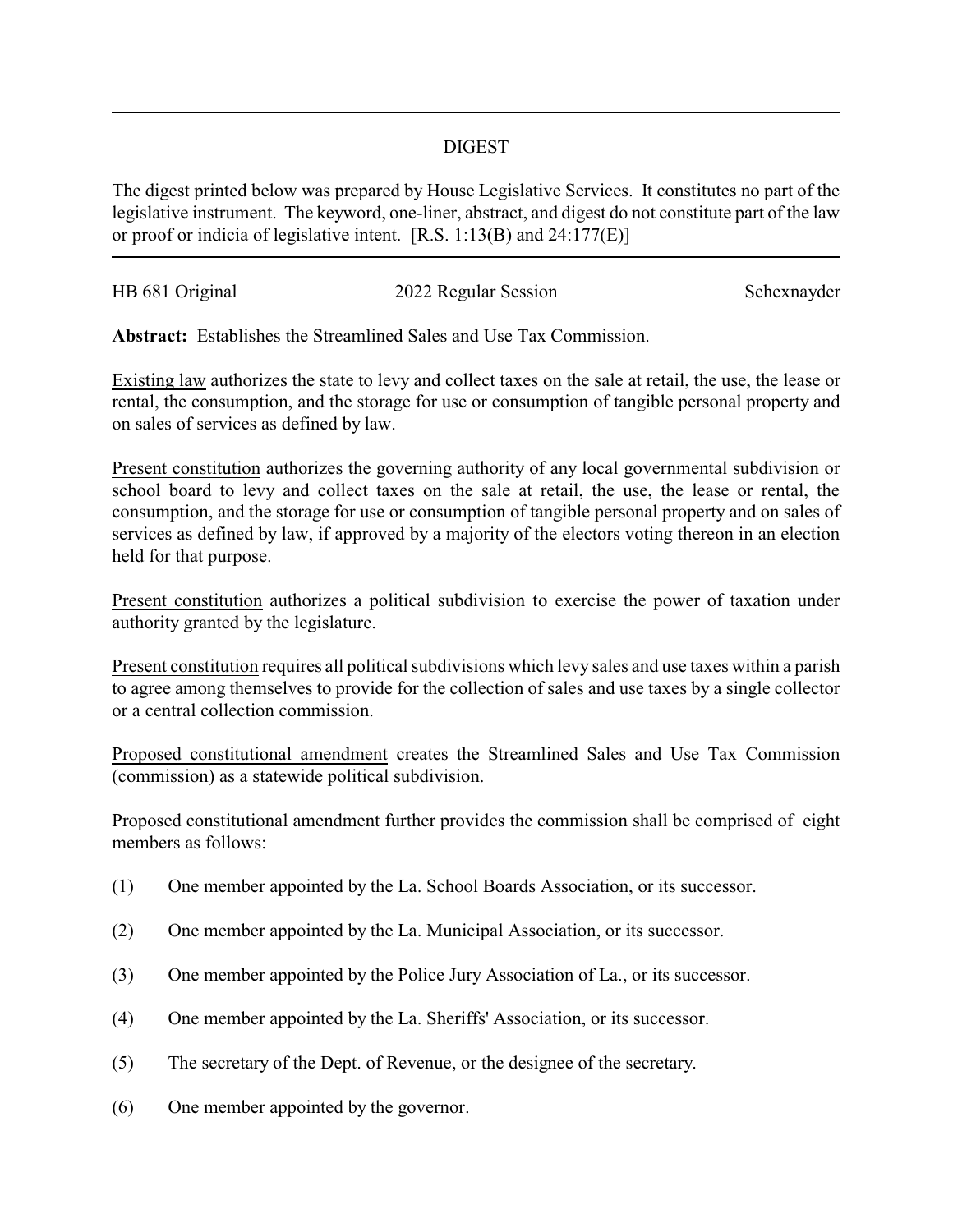- (7) One member appointed by the speaker of the House of Representatives.
- (8) One member appointed by the president of the Senate.

Proposed constitutional amendment provides that the initial members of the commission shall be appointed no later than one year following the effective date of proposed constitutional amendment.

Proposed constitutional amendment requires the chairman and vice-chairman to be elected annually. Requires the first chairman of the commission to be a member referenced above in Paragraphs (1) through (4) and the first vice-chairman to be a member referenced above in Paragraphs (5) through (8). Further requires the following chairman to be a member referenced above in Paragraphs (5) through (8) and the vice-chairman to a member referenced above in Paragraphs (1) through (4). Requires the chairman and vice-chairman positions to rotate each year in this manner.

Proposed constitutional amendment provides that the first meeting of the commission shall be called by the speaker of the House of Representatives no later than two years following the effective date of the proposed constitutional amendment.

Proposed constitutional amendment provides that the duties, funding, and obligations of the commission shall by established in law and requires a two-thirds vote of the legislature to enact any statutory provisions relative to the duties, funding, or obligations of the commission.

Further provides beginning on the effective date of such statutory law enacted pursuant to proposed constitutional amendment, the provisions of the present constitution related to the local collection of sales and use taxes shall cease to be effective and shall be inapplicable and inoperable.

Proposed constitutional amendment provides that absent the enactment of any statutory provisions pursuant to proposed constitutional amendment, local sales and use tax collection shall be as provided for in the present constitution and state sales and use tax collection shall be as provided by present law.

Proposed constitutional amendment provides that the commission shall provide for streamlined electronic filing, electronic remittance, and the collection of all sales and use taxes levied within the state. Further provides for prompt remittance of all monies collected and specifies that monies collected shall be the property of the respective taxing authority levying the tax.

Proposed constitutional amendment requires the commission to issue policy advice and to develop rules, regulations, and guidance to simplify and streamline the audit process for sales and use taxpayers.

Proposed constitutional amendment provides that the commission shall be funded by both state and local sales and use tax revenues as provided by law.

Proposed constitutional amendment provides that absent the enactment of any statutory provisions pursuant to proposed constitutional amendment, local sales and use tax collection shall be as